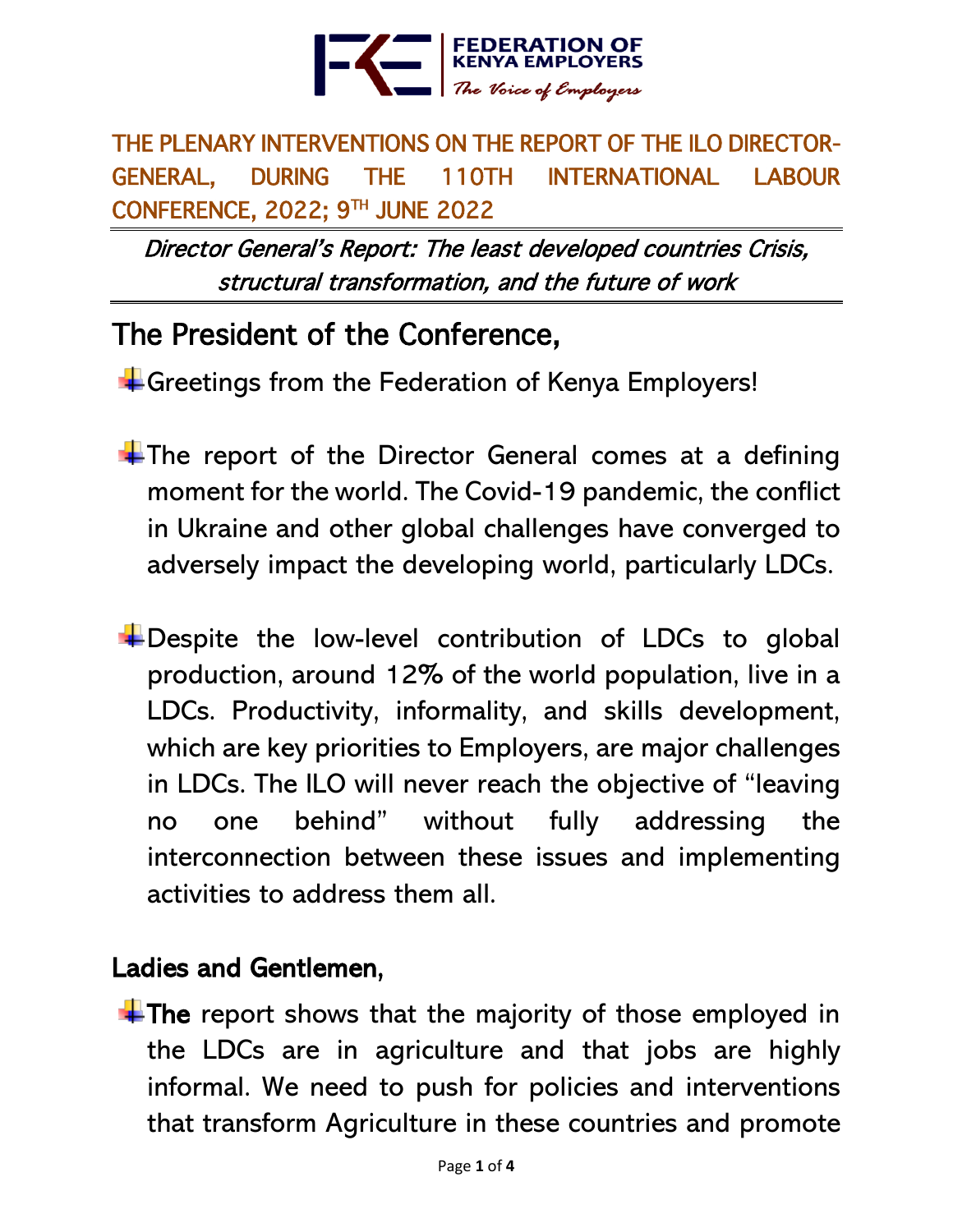

value addition, agro-processing, and adoption of technology.

- $\pm$  The report also highlights the export situation in the LDCs. The high youth unemployment in Africa is partly due to the unbalanced trade practices where developed countries import raw materials from poor countries and then sell them finished products. Jobs are in effect shipped away from LDCs and other developing economies. This also contributes to the migration challenges faced.
- $\pm$ The following specific steps should be taken to redress the plight of LDCs:

#### Ladies and Gentlemen

1. LDCs need to create a stable business environment that is based on the rule of law, transparent and viable institutions, and robust anti-corruption efforts. They also need well-functioning education systems and judicial and legal frameworks that ensure respect for property rights and the enforcement of contracts. Employers invite the ILO to assist LDC's countries in identifying and addressing the challenges faced in creating enabling environments for sustainable enterprises.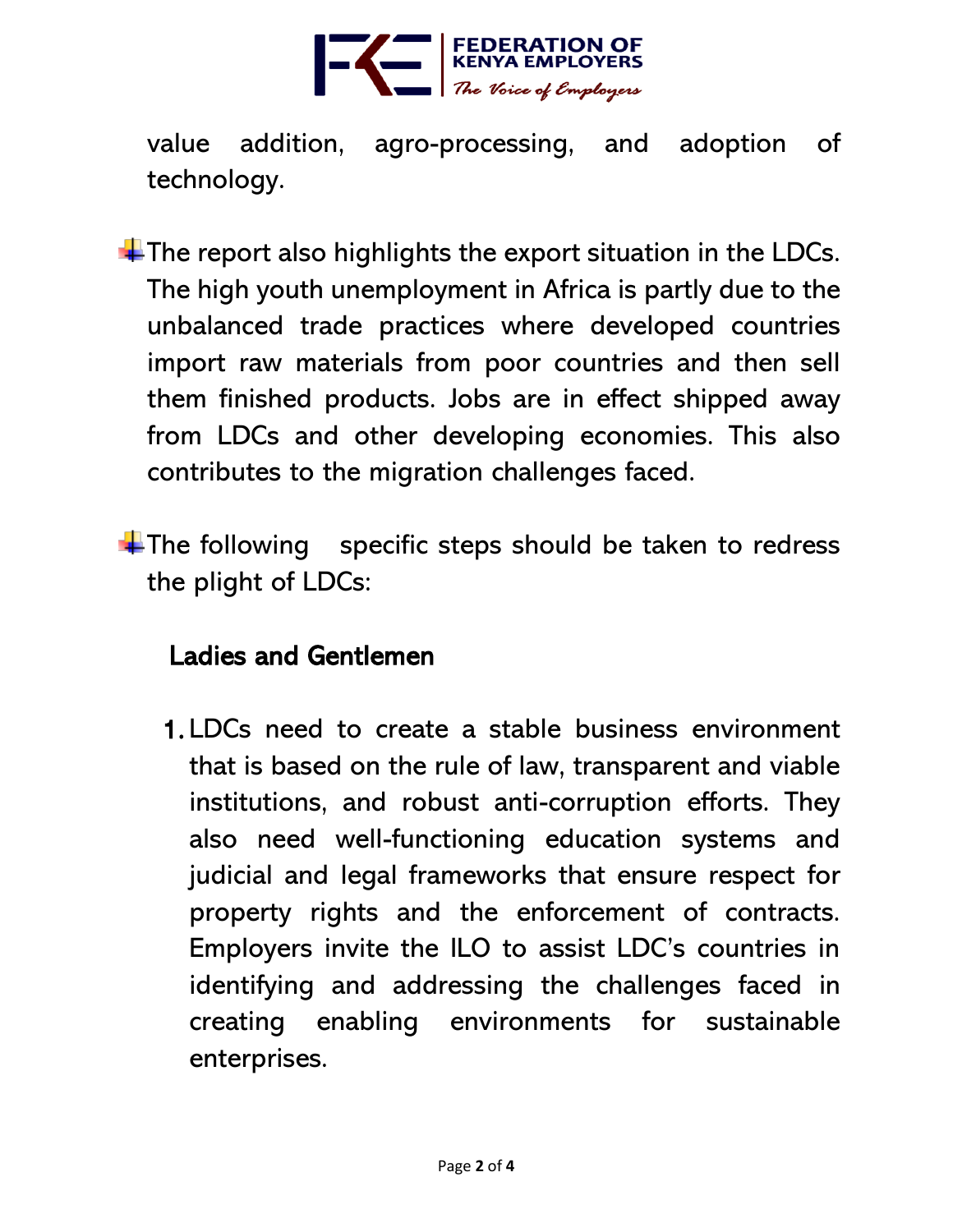

- 2. Reducing Informality is a priority for creating productive employment and decent jobs in LDCs and reducing poverty. Informal operators have limited to a range of productivity enhancing goods and services, including training, technology, support services, markets, and investment capital. Informality perpetuates low productivity and weakens competitiveness of these countries.
- 3. Productivity Improvement must be at the core of LDC's sustainable development policies. Paragraph 17 of the report indicates that "the rate of extreme poverty remained at 32 per cent; and although the LDCs made up 14 per cent of the global population, they accounted for only 1.3 per cent of global production". Employers have repeatedly urged the ILO to support LDC countries to implement an enabling environment for productivity growth, at the macroeconomic level and develop a comprehensive and coherent office-wide strategy for the promotion of productivity growth. The ILO should allocate resources (human and financial) to: \* Promote knowledge sharing and undertake evidence-based research on drivers of productivity growth for decent job creation, with particular emphasis on MSMEs.